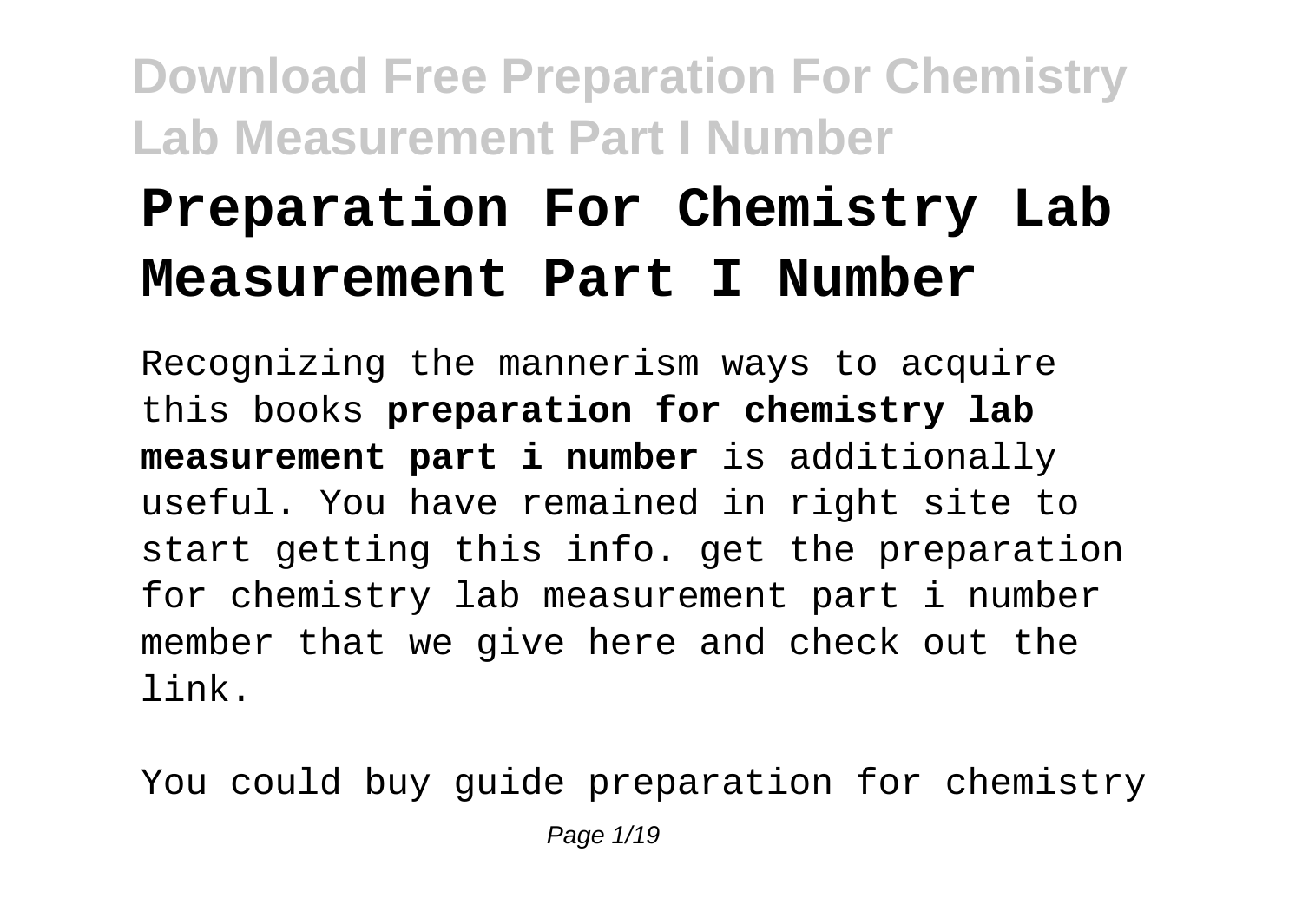lab measurement part i number or acquire it as soon as feasible. You could quickly download this preparation for chemistry lab measurement part i number after getting deal. So, like you require the ebook swiftly, you can straight acquire it. It's for that reason extremely simple and consequently fats, isn't it? You have to favor to in this ventilate

Chemistry Lab - Measurement Chemistry Lab Skills: Maintaining a Lab Notebook How to Write a Lab Report Precision, Accuracy and Uncertainty in measurement in chemistry Chemistry Lesson: Significant Digits \u0026 Page 2/19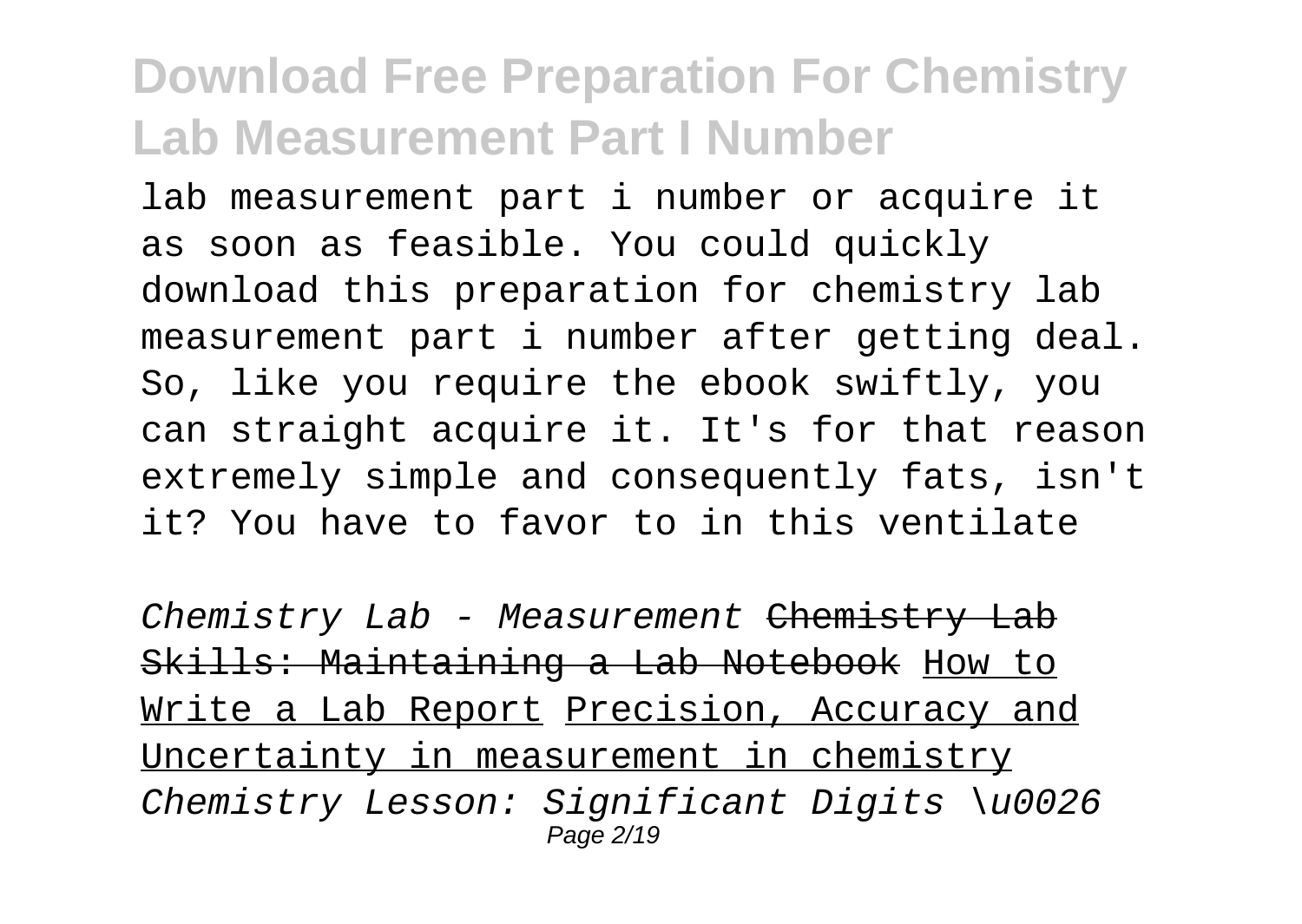Measurements Lab Tools and Equipment - Know your glassware and become an expert Chemist! | Chemistry Making Measurements In Chemistry **Lab Notebook Set Up | How to Wet Lab 1: Chemistry Glassware Techniques and Measurement How to Take Measurements of Length, Volume and Mass** Chemistry and Measurement Lab TUP M Dept. of Chemistry Virtual Lab - Measurements Chemistry Level-IX Guidelines for writing Chemistry Lab Manual **Measurement Mystery: Crash Course Kids #9.2 Metric Conversion Trick!! Part 1** Laboratory Equipment Names | List of Laboratory Equipment in English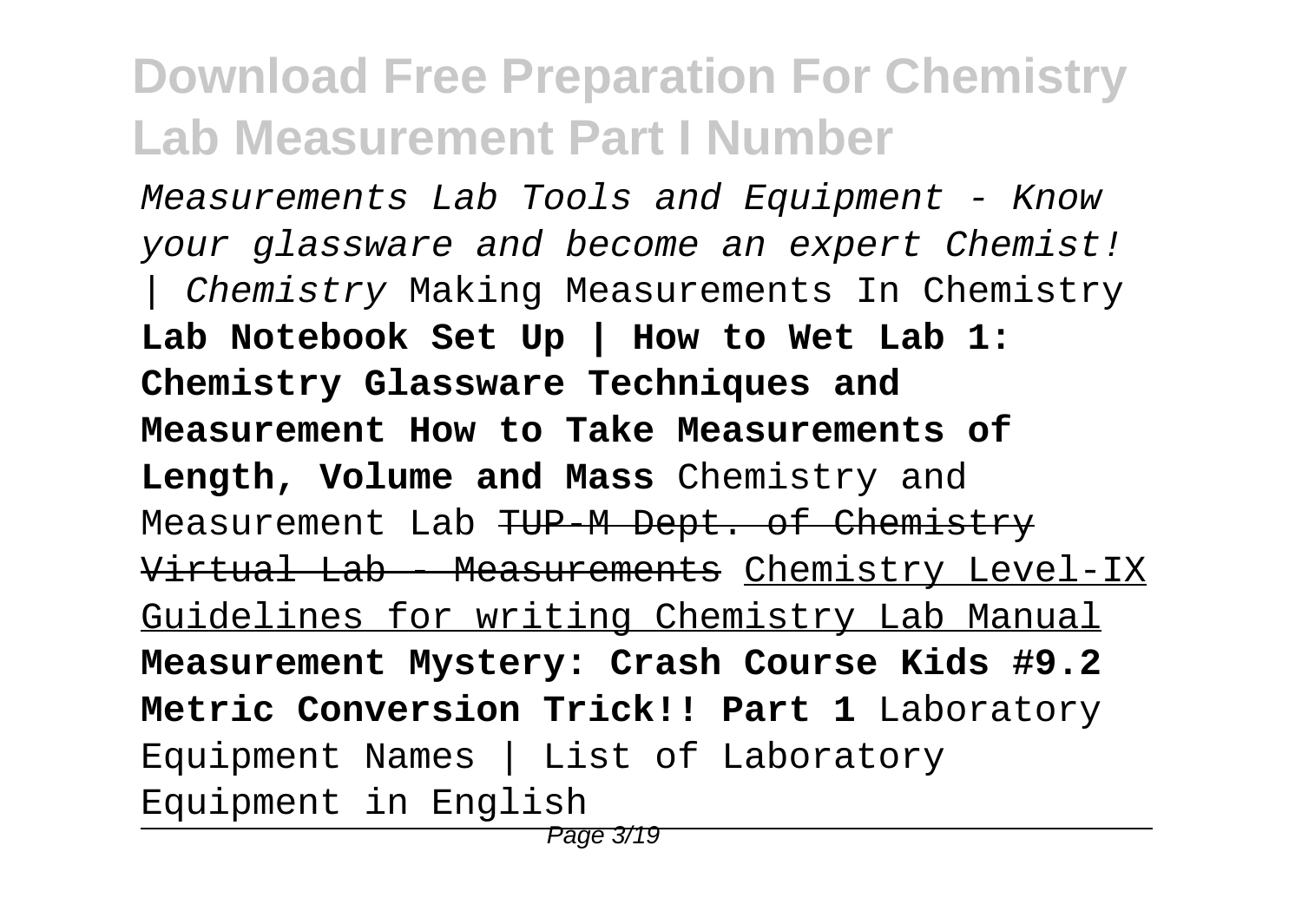Uncertainty \u0026 MeasurementsLab Instruments and Their Use | Full List Video 1.2 - How To Write A Lab Report - Introduction How to Read a Graduated Cylinder. **Measuring Liquid Volume with a Graduated Cylinder** Chemistry Laboratory Report Writing (Week 1)

Basic Chemistry Lab EquipmentGeneral Chemistry Lab 1- Techniques and Measurements CHEM 1111 Lab 1 Measurement CHEM121L Experiment 01 Laboratory Measurements - General Chemistry Laboratory Measurement lab Units of Measure: Scientific Measurements \u0026 SI System Experiment#2: Instrumental Page 4/19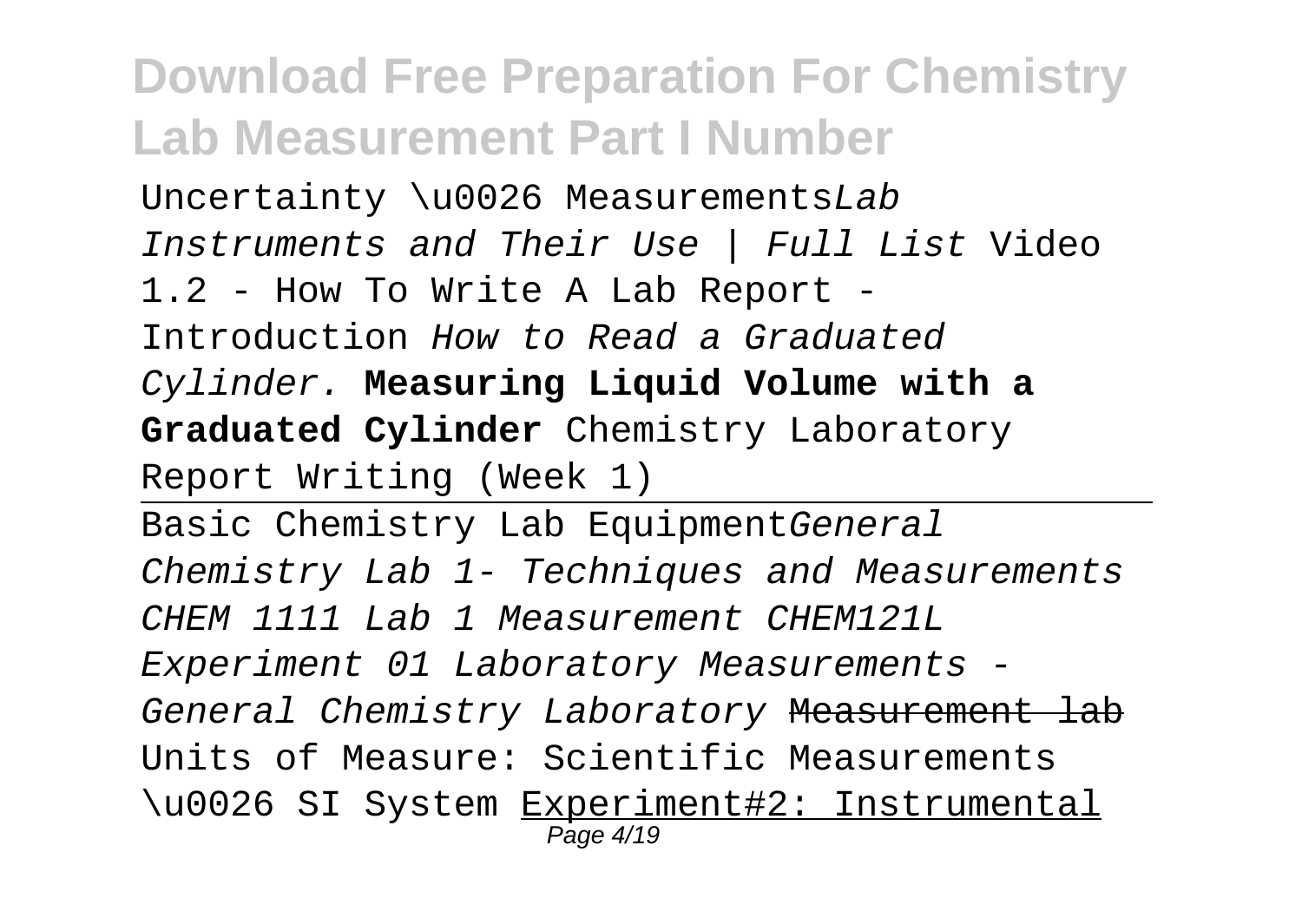measurements Scientific Measurements Experiment. Chemistry for Health Sciences Laboratory (CHM1032L) Preparation For Chemistry Lab Measurement Preparation For Chemistry Lab Measurement Lab Instructor: PREPARATION FOR CHEMISTRY LAB: MEASUREMENT (Part I) Pre-lab questions need to be completed prior to your coming to lab. They may be collected at the beginning of the laboratory period. 1. What are the units of mass, length, and temperature in the International System of Units (Table ...

Preparation For Chemistry Lab Measurement Page 5/19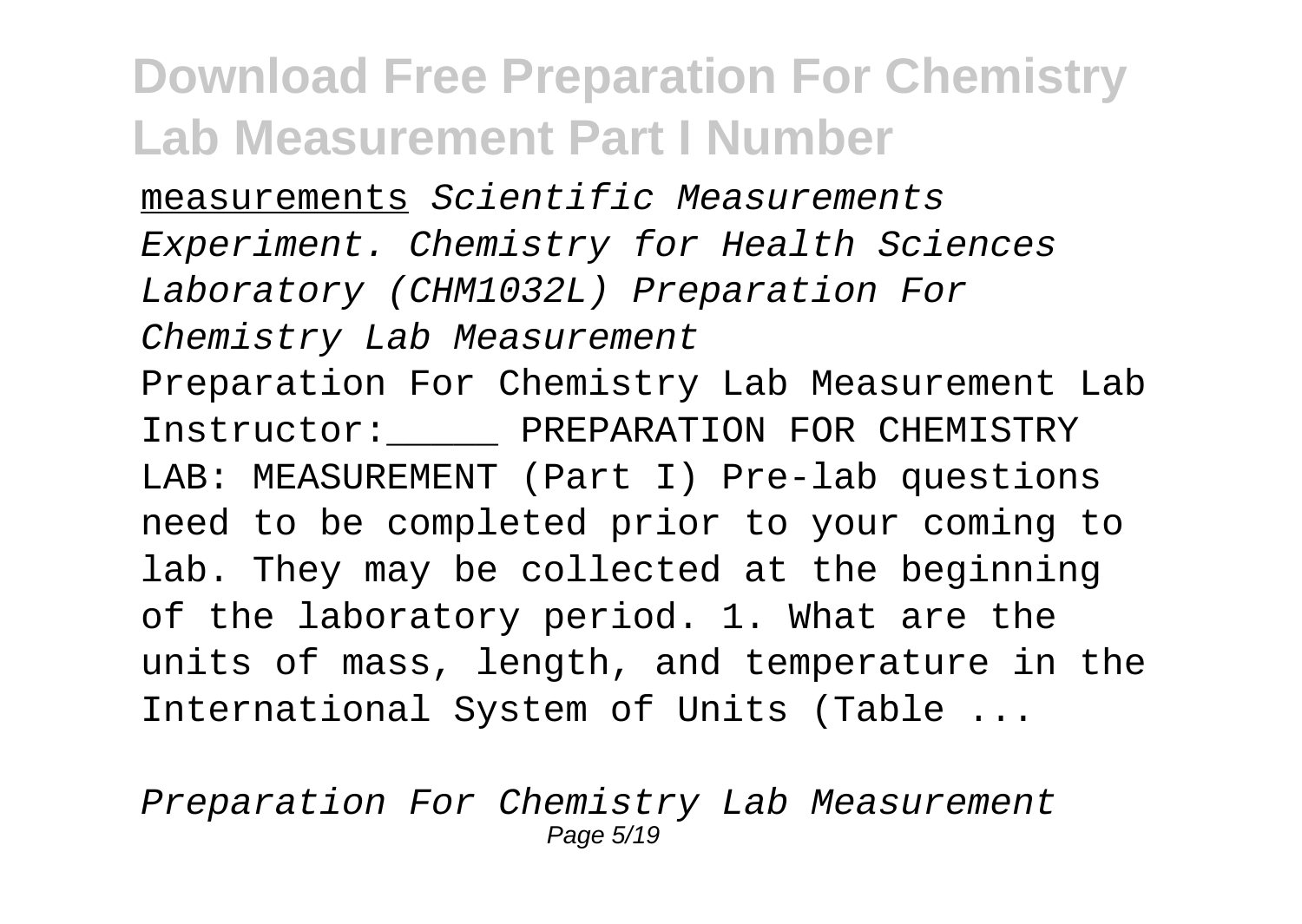#### Part I Number

Boil some deionized water (DI) water (from the container in the lab) in a beaker on a hot plate. Measure the temperature of the boiling DI water using an alcohol thermometer and the LabQuest temperature probe.

PREPARATION FOR CHEMISTRY LAB: MEASUREMENT (Part I)

PREPARATION FOR CHEMISTRY LAB: MEASUREMENT (Part I) Pre-lab questions need to be completed prior to your coming to lab. They will be collected at the beginning of the laboratory period. In all labs, results and Page 6/19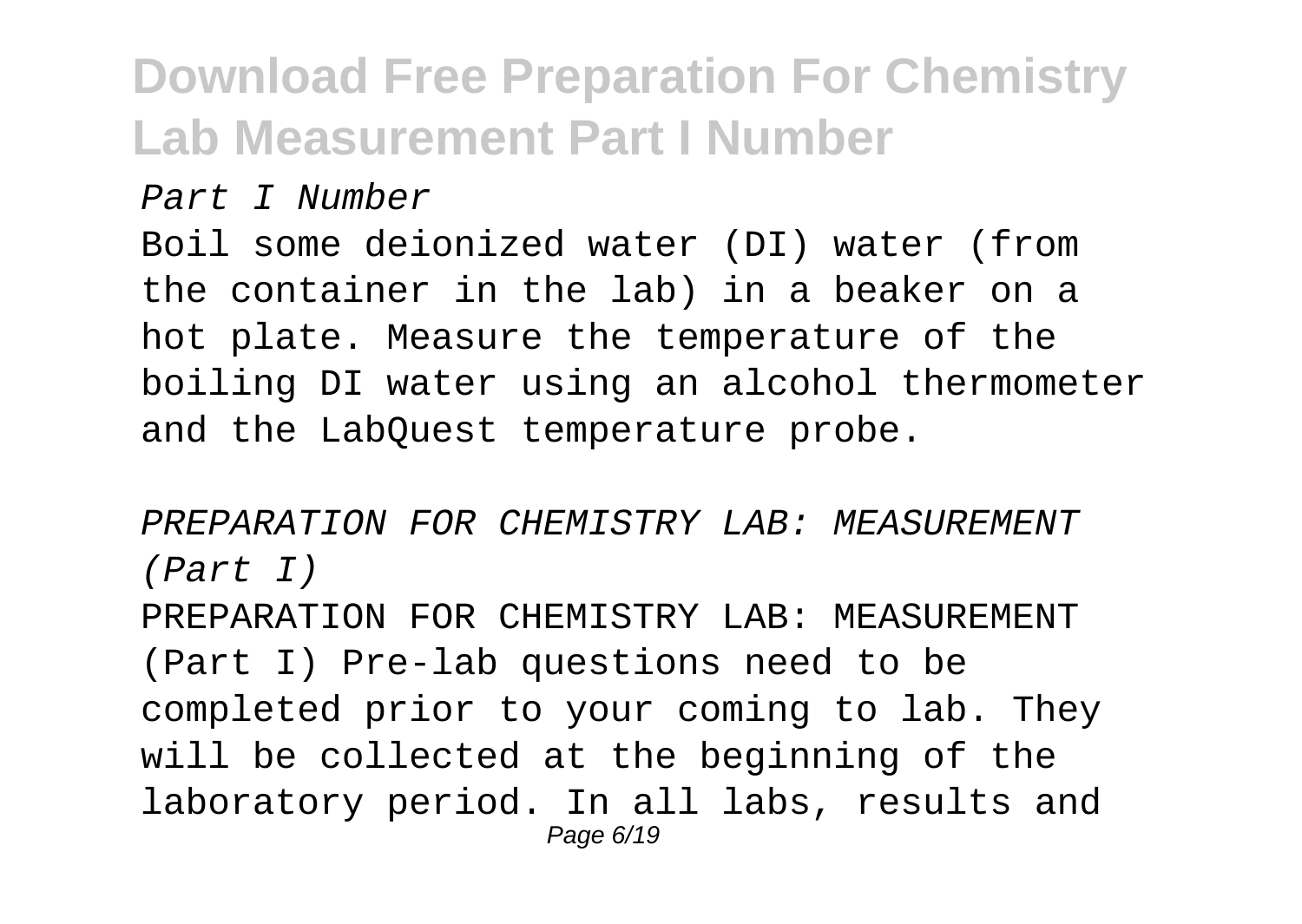answers need to be reported using the correct number of significant figures.

PREPARATION FOR CHEMISTRY LAB: MEASUREMENT (Part I) Pre ...

PREPARATION FOR CHEMISTRY LAB: MEASUREMENT (Part I) Be prepared to take data in the lab. Bring your notebook, a pen, and a calculator. Have personal safety gear, such as a lab coat and goggles, clean and ready to use before the lab. Chemistry Laboratory Safety Rules Prepare for Chemistry Lab: Pre-Lab Procedures Use tap water to fill a 50-mL ...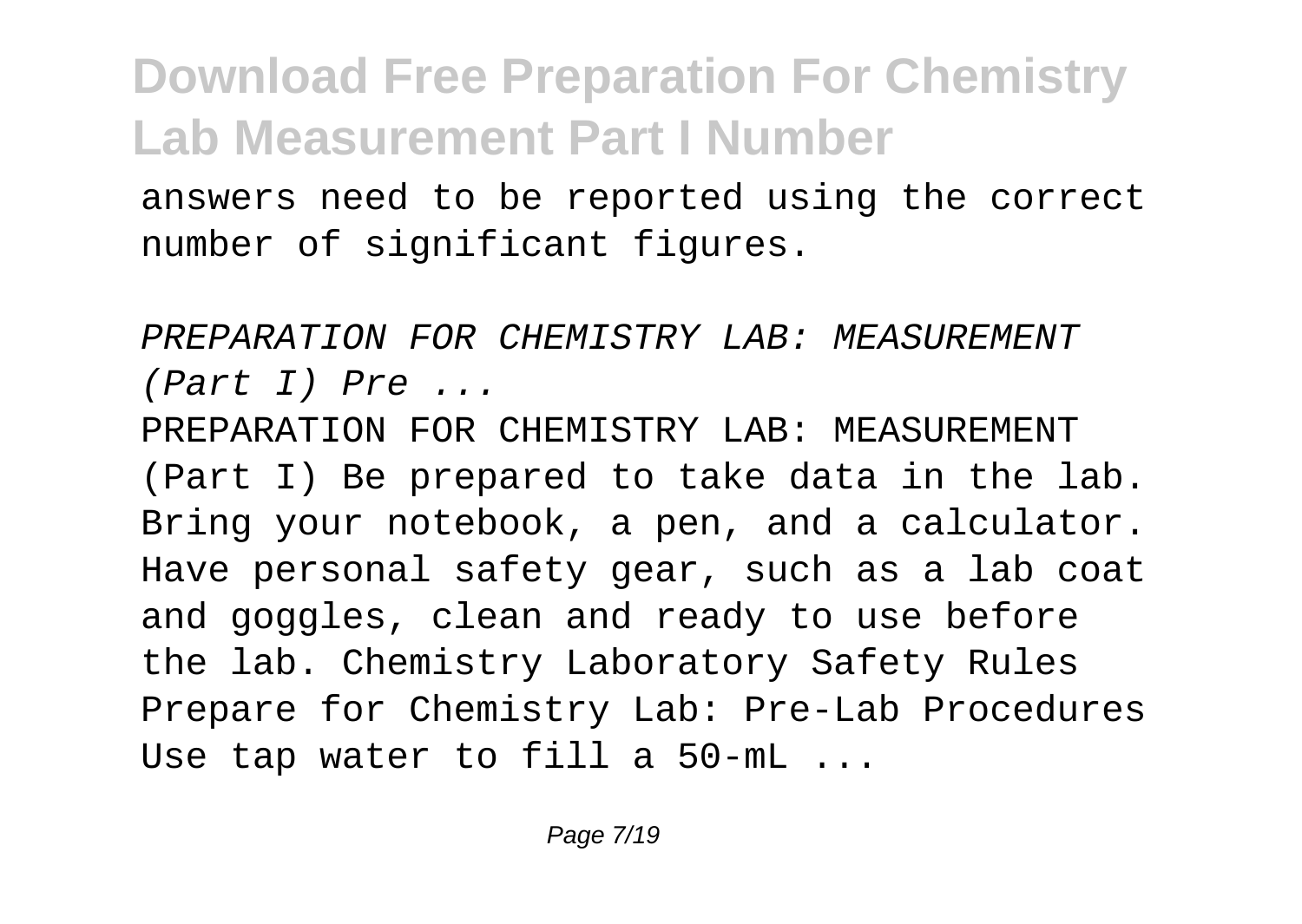Preparation For Chemistry Lab Measurement Part I Number

PREPARATION FOR CHEMISTRY LAB: MEASUREMENT (Part I) Lab Instructor: PREPARATION FOR CHEMISTRY LAB: MEASUREMENT (Part I) Pre-lab questions need to be completed prior to your coming to lab They may be collected at the beginning of the laboratory period 1 What are the units of mass, length, and temperature in the International System of Units ...

Read Online Preparation For Chemistry Lab Measurement Part ... PREPARATION FOR CHEMISTRY LAB: MEASUREMENT Page 8/19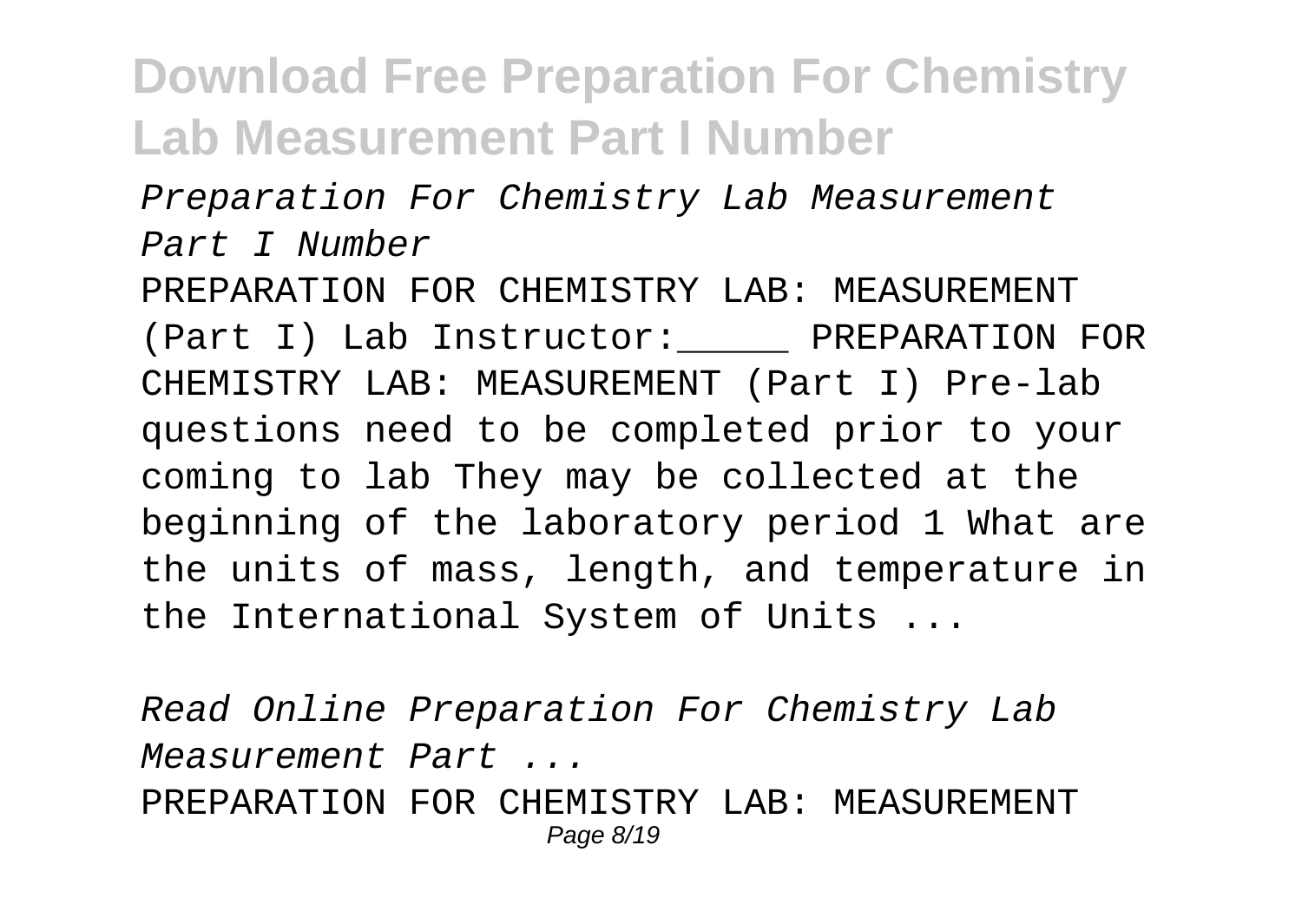(Part I) Lab Instructor: PREPARATION FOR CHEMISTRY LAB: MEASUREMENT (Part I) Pre-lab questions need to be completed prior to your coming to lab They may be collected at the beginning of the laboratory period 1 What are the units of mass, length, and temperature in the International System of Units ...

Kindle File Format Preparation For Chemistry  $Lab \dots$ 

preparation for chemistry lab measurement part i number is universally compatible similar to any devices to read. The blog at FreeBooksHub.com highlights newly available Page  $9/19$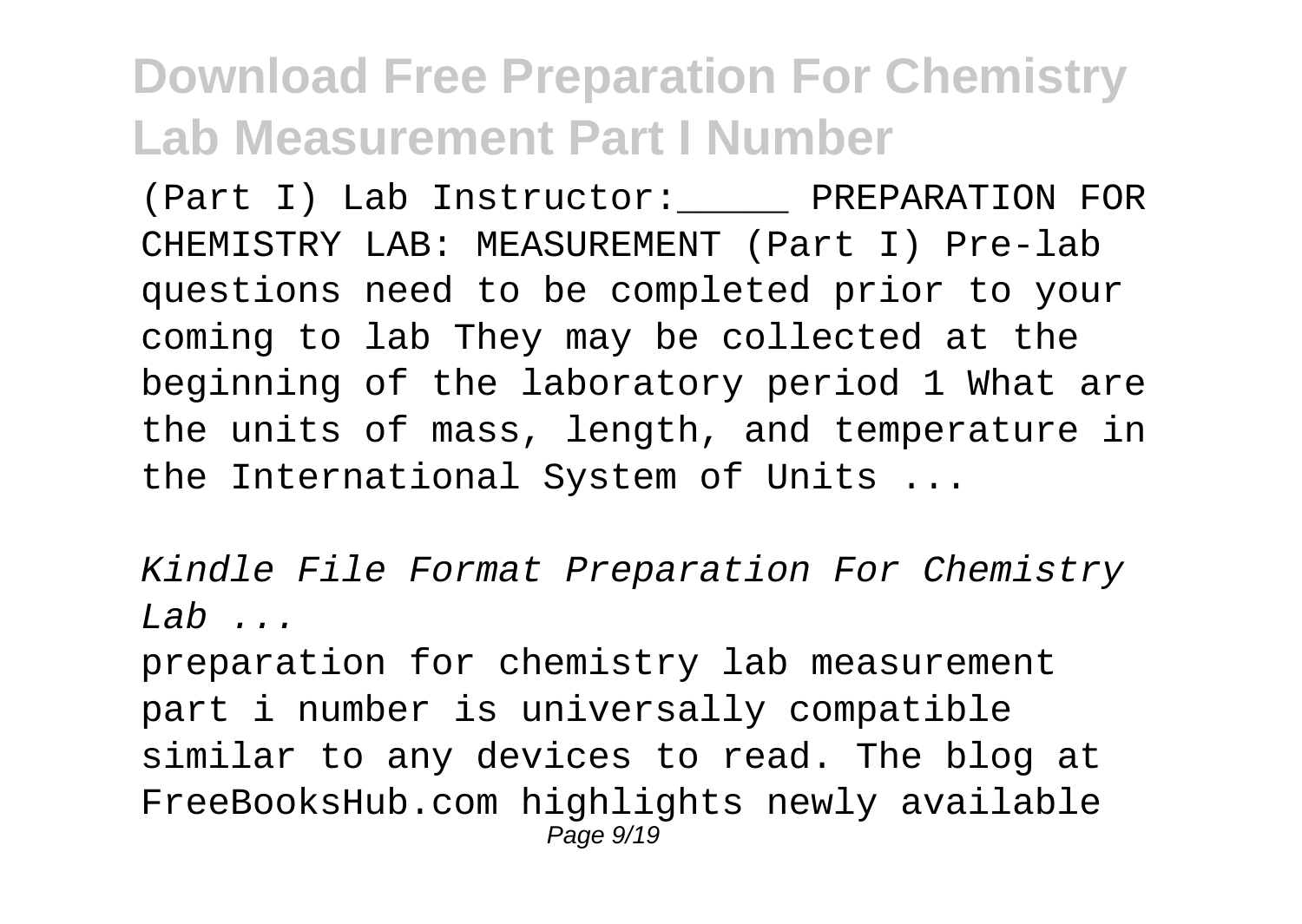free Kindle books along with the book cover, comments, and description. Having these details right on the blog is what really

Preparation For Chemistry Lab Measurement Part I Number Part E: The Density of Aluminum and the Thickness of Foil Using the electronic balance in the weigh room to determine the mass of a clean, dry, small beaker. Obtain 20-25 aluminum pellets from the front bench. Transfer pellets to the beaker weighed in the previous step, and... Pour 30-35 mL of water

...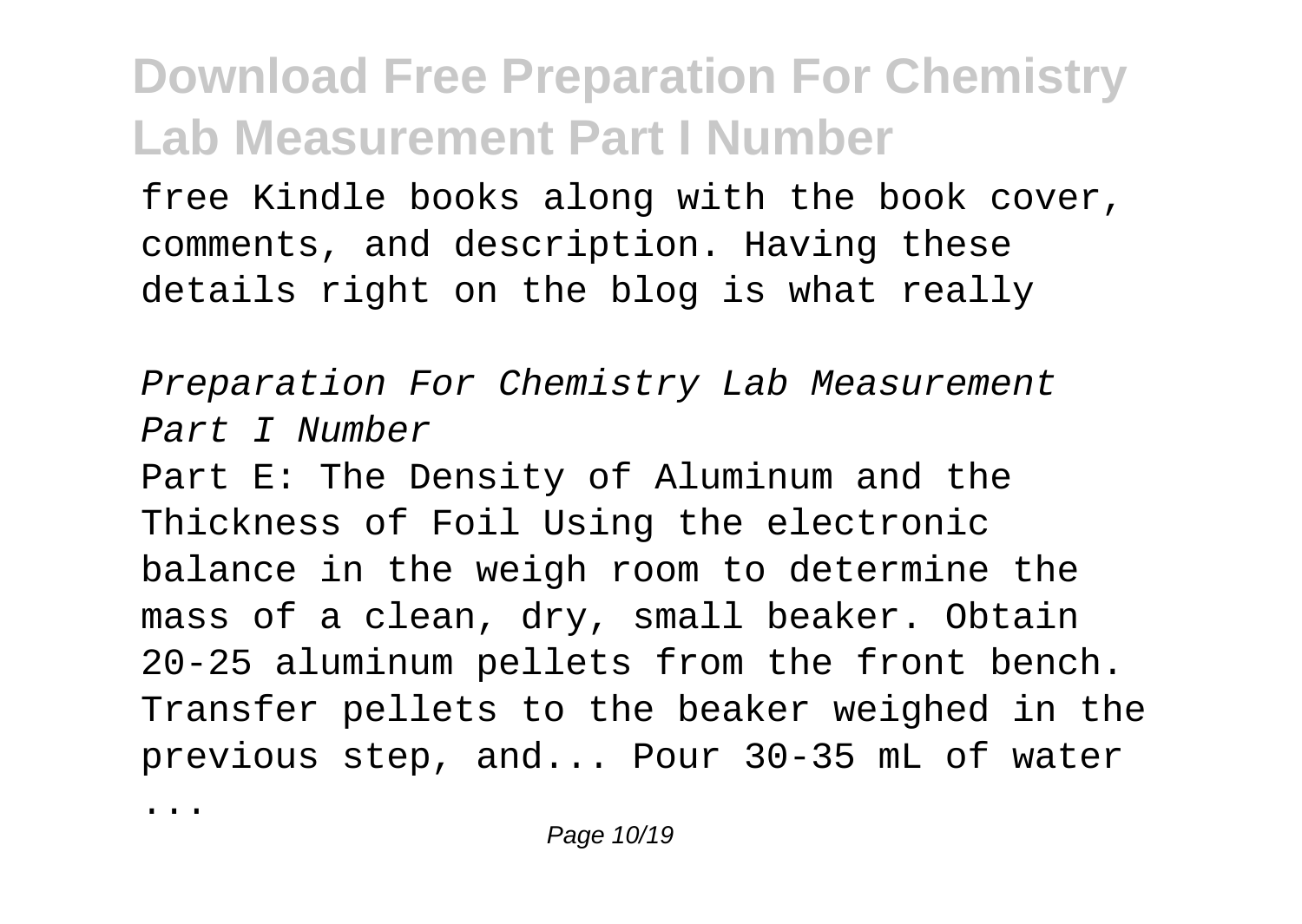1: Measurements in the Laboratory  $(EXperiment)$  - Chemistry ... Click on the links below for Lab 1, Introducing Measurements in the Laboratory and the Excel Assignments: Introducing Measurements in the Laboratory Prelab Assignment: Introducing Measurements in the Laboratory ... Online Chemistry Lab Manual. Authored by: Physical Sciences Department, Santa Monica College.

LAB 1 (Weeks 1 & 2) Introducing Measurements in the ...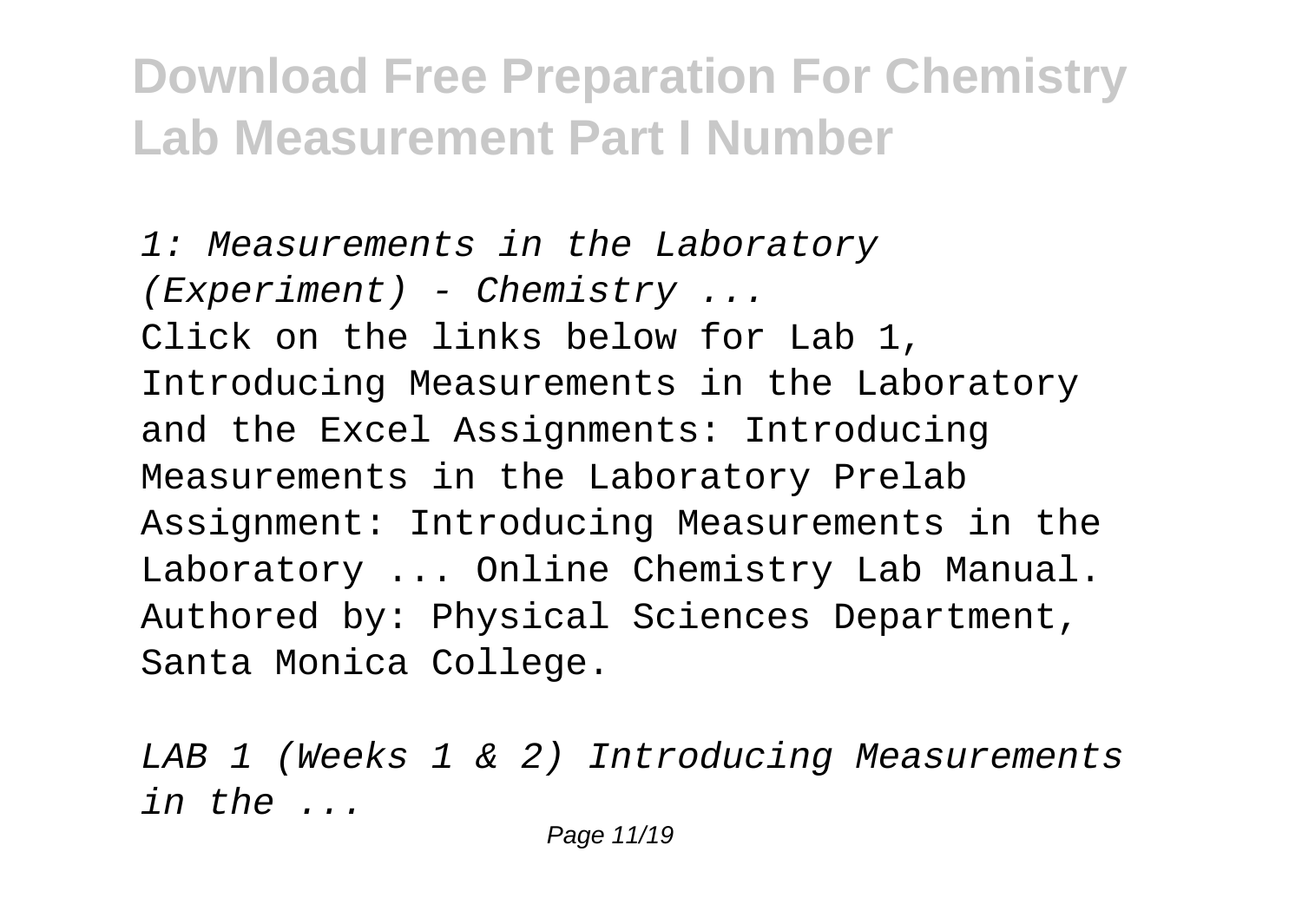A beaker is a common container in most labs. It is used for mixing, stirring, and heating chemicals. Most beakers have spouts on their rims to aid in pouring. They also commonly have lips around their rims and markings to measure the volume they contain, although they are not a precise way to measure liquids.

A List of Chemistry Laboratory Apparatus and Their Uses ... First, express the percent of solute as a decimal:  $5\% = 0.05$ . Multiply this decimal by the total volume:  $0.05 \times 1000$ ml = 50ml Page 12/19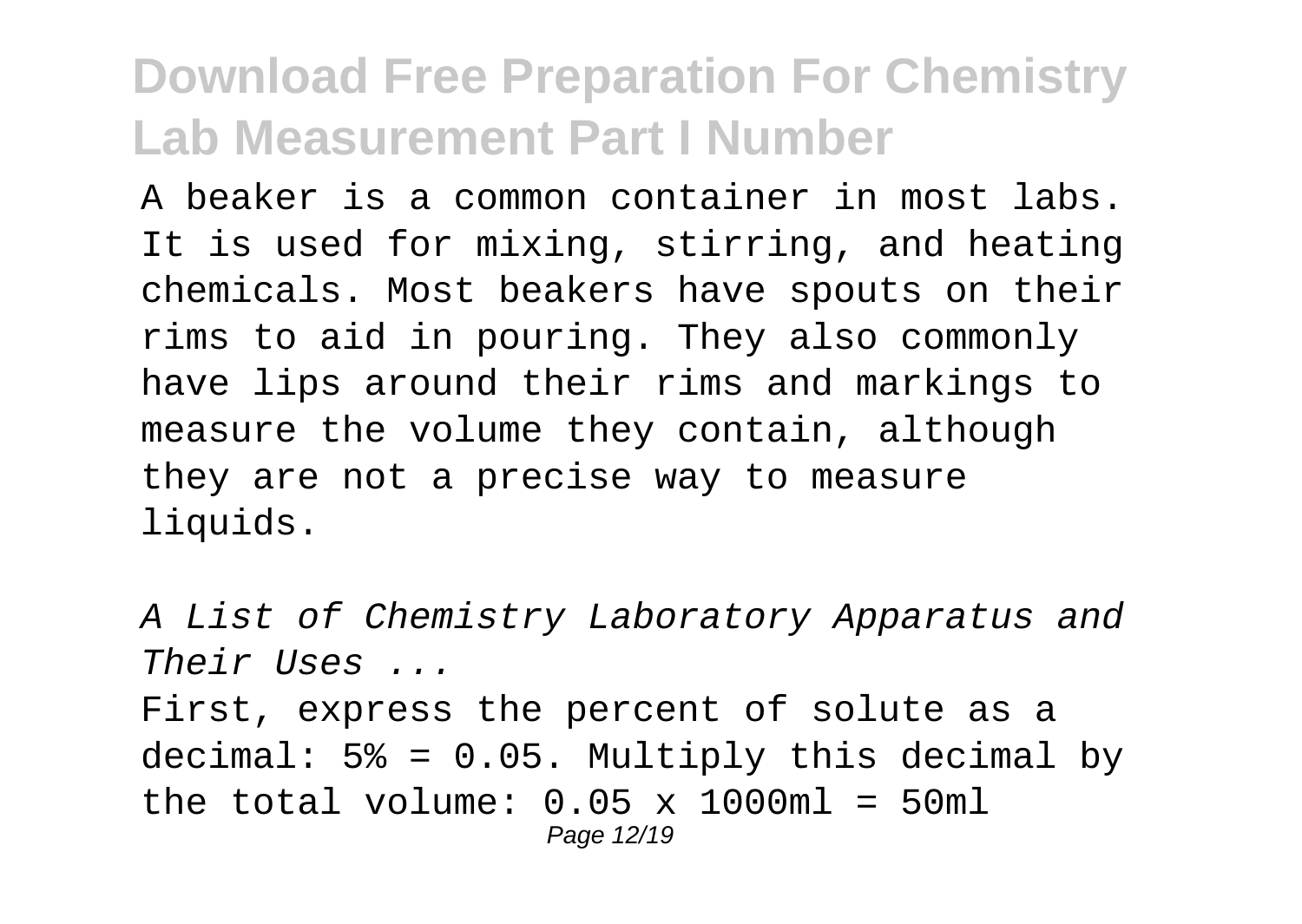(ethylene glycol needed). Subtract the volume of solute (ethylene glycol) from the total solution volume: 1000ml (total solution volume) - 50ml (ethylene glycol volume) = 950ml (water needed)

Preparing Chemical Solutions - Lab Supplies PREPARATION FOR CHEMISTRY LAB: MEASUREMENT OF … PREPARATION FOR CHEMISTRY LAB: MEASUREMENT OF FLUORIDE IN WATER When needed, you may assume the density of the solution is the same as the density of water: 100 g/mL 1 How … Chemistry 50 and 51 Laboratory Manual General Information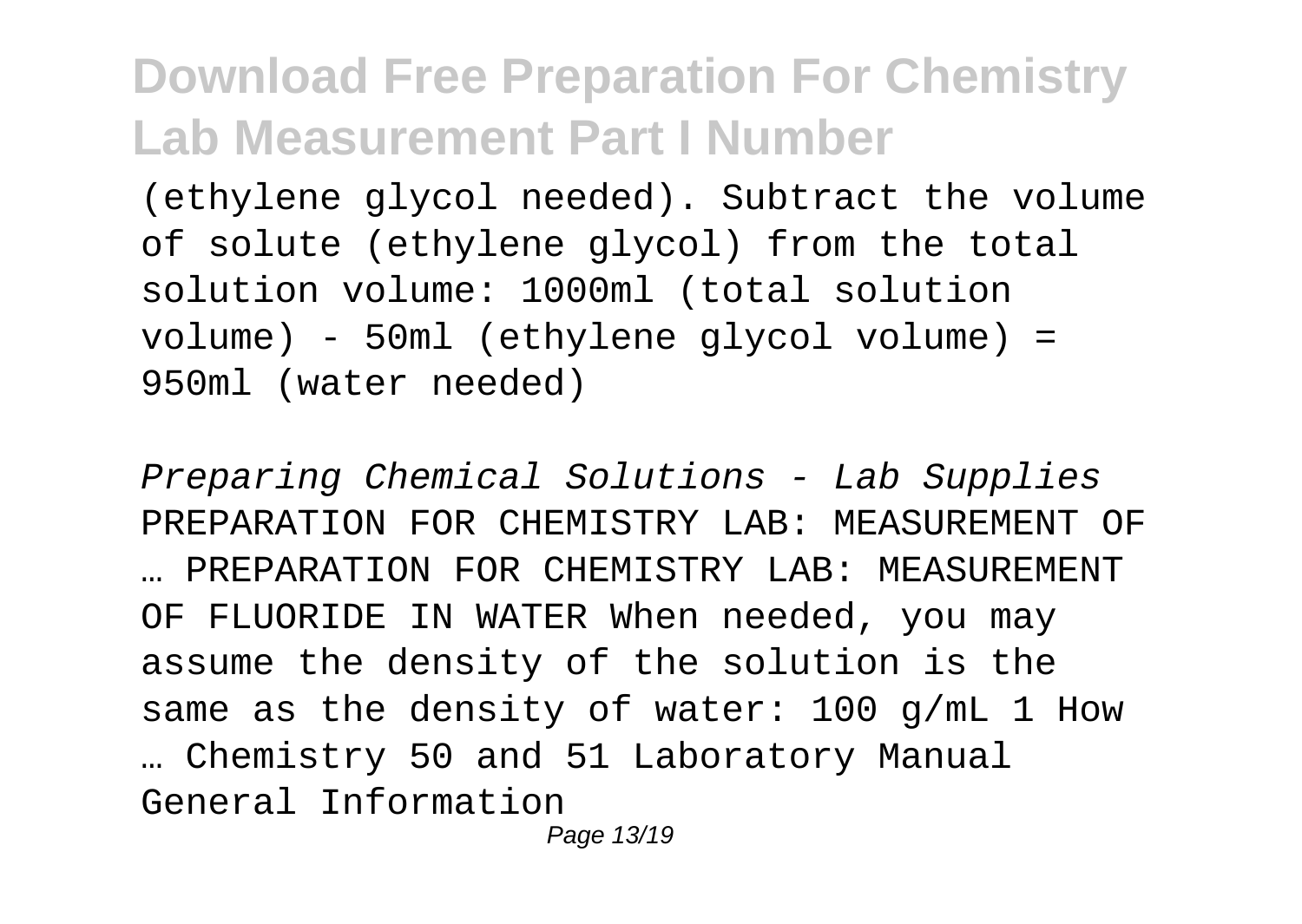Preparation For Chemistry Lab Measurement Part I Number

Preparation For Chemistry Lab Measurement Lab Instructor: PREPARATION FOR CHEMISTRY LAB: MEASUREMENT (Part I) Pre-lab questions need to be completed prior to your coming to lab. They may be collected at the beginning of the laboratory period. 1. What are the units of mass, length, and temperature in the International System of Units (Table 1.2 in

Preparation For Chemistry Lab Measurement Part I Number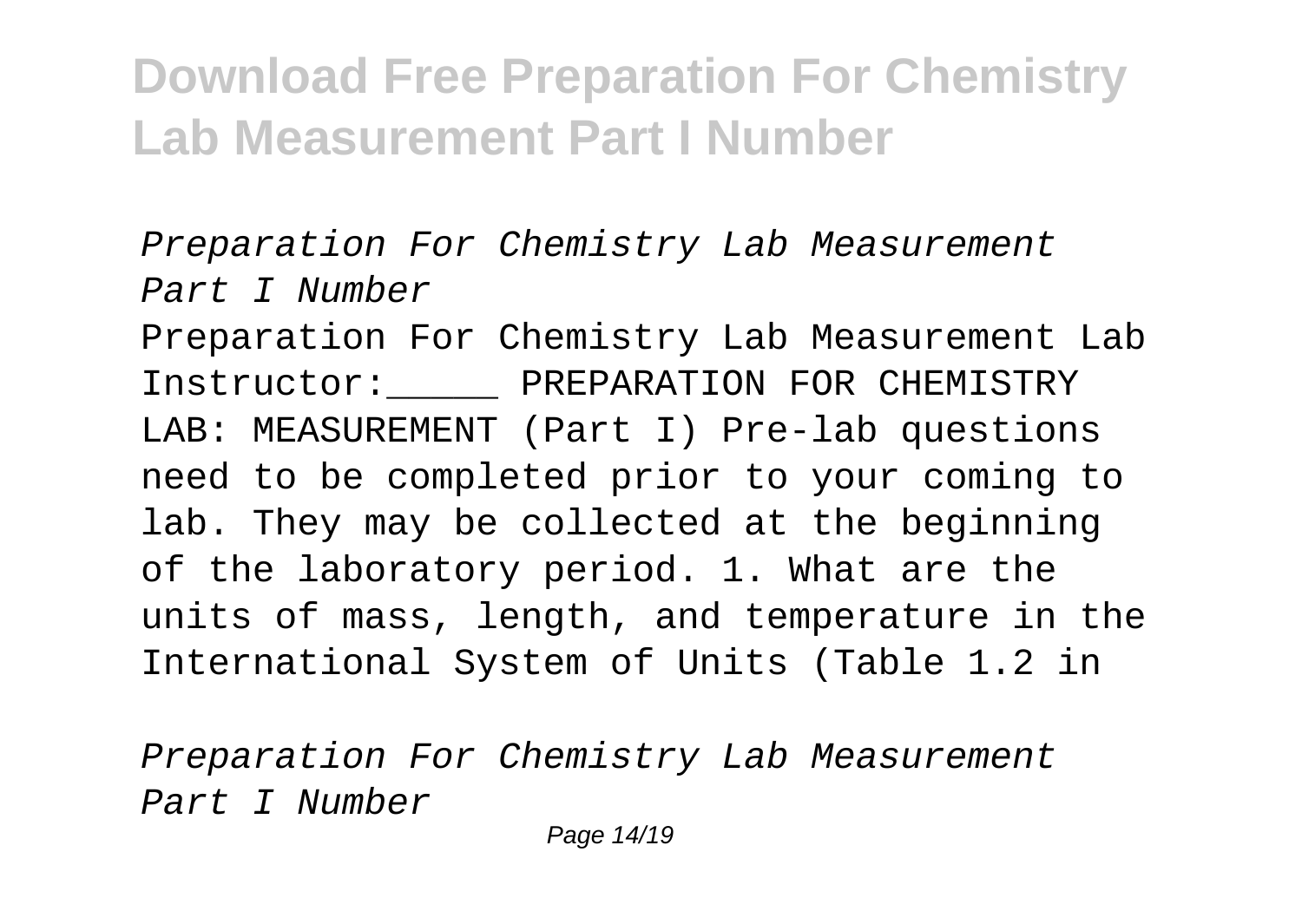Label this beaker, "50-50 buffer mixture.". Now measure out 25-mL of the solution from the beaker labeled "A- " and combine this with the solution in your beaker labeled "50-50 buffer mixture". Swirl gently to mix. Using your pH meter, measure the pH of this solution and record the value on your data sheet.

5: pH Measurement and Its ... - Chemistry LibreTexts Measurement of purity (for at least two of the substances prepared): titration, eg with silver nitrate for sodium chloride, EDTA for Page 15/19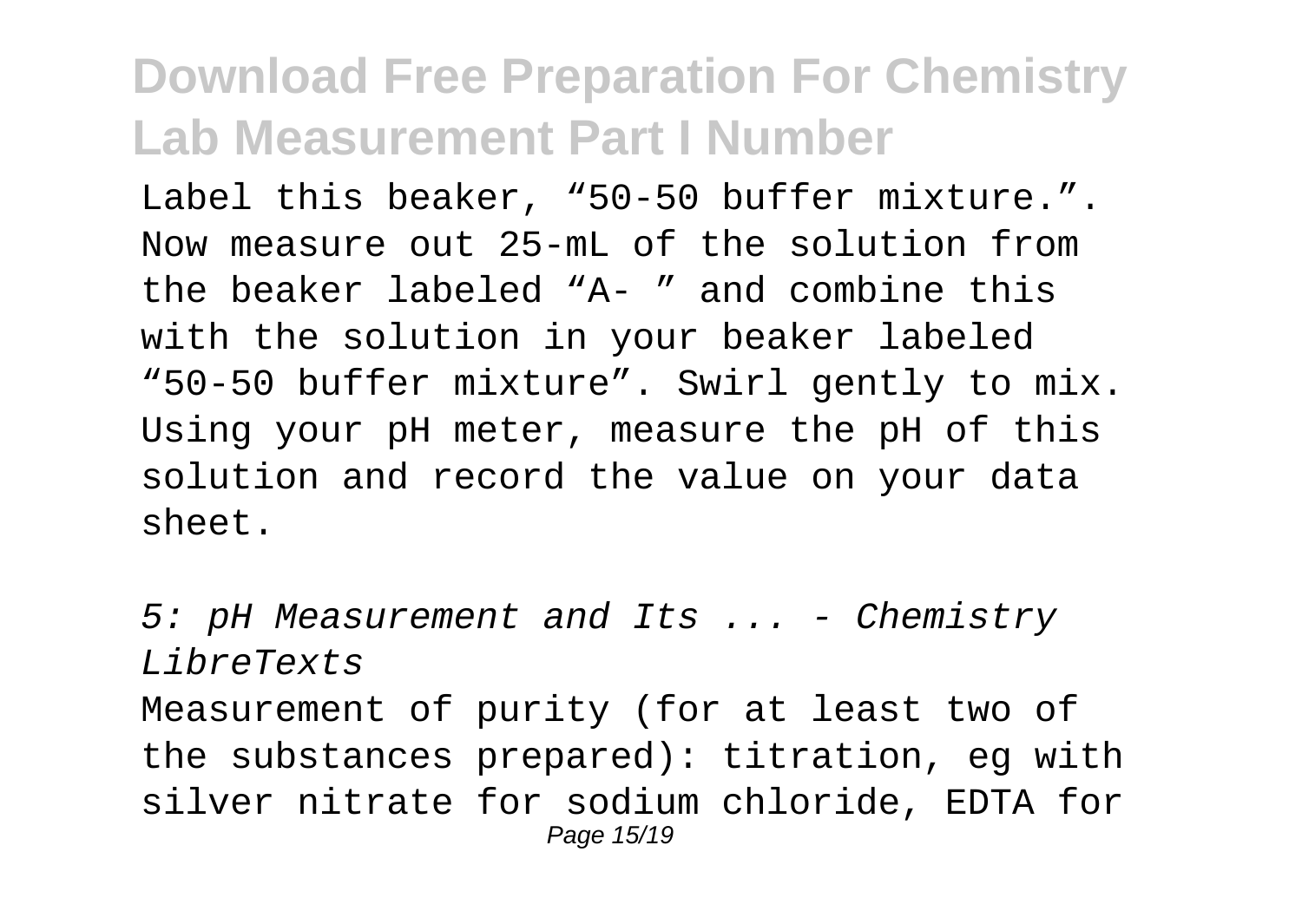copper (II) sulphate or magnesium sulphate; spectroscopy, eg colorimetric measurement for copper (II) sulphate, spectroscopic measurement in comparison with a standard for aspirin or paracetamol, thin layer chromatography or HPLC for aspirin or caffeine in comparison with a standard

Unit 22: Chemical Laboratory Techniques Assuming all numbers come from measurements, perform the following calculation and report the answer to the correct number of significant figures 2.415 x 8.6 x (2.08x10 4) 4. Calculate the number of mm that are in Page 16/19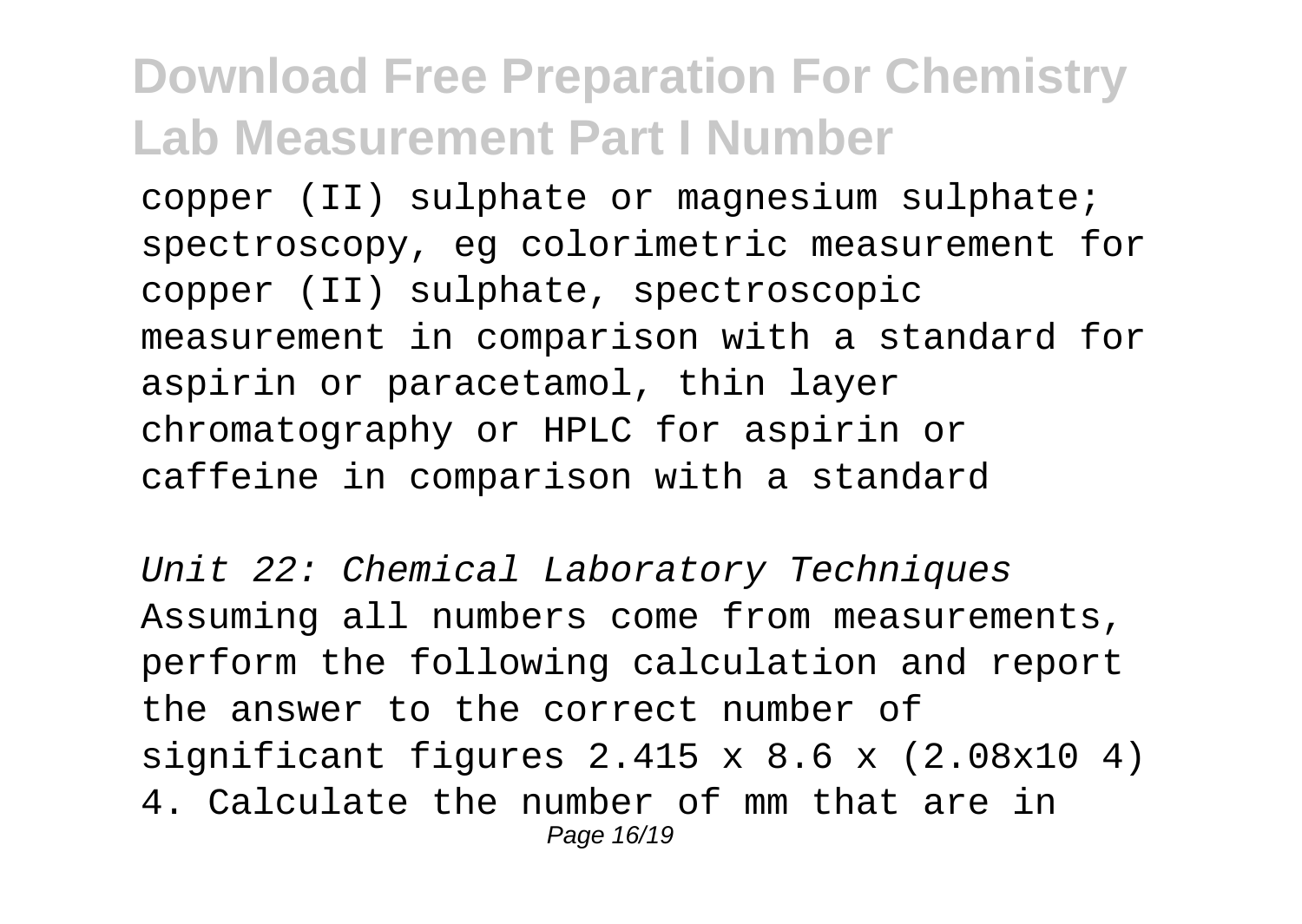538.3 inches. Use 2.54 cm = 1 in and show your work. 5. If you have 3.6 cm 3 of water, how many liters of water do you have?

PREPARATION FOR CHEMISTRY LAB- MEASUREMENT  $(Part I) - 1$  ...

Sample preparation, in analytical chemistry, the processes in which a representative piece of material is extracted from a larger amount and readied for analysis. Sampling and sample preparation have a unique meaning and special importance when applied to the field of analytical chemistry. Analytical chemistry in all its diverse forms can be looked upon as a Page 17/19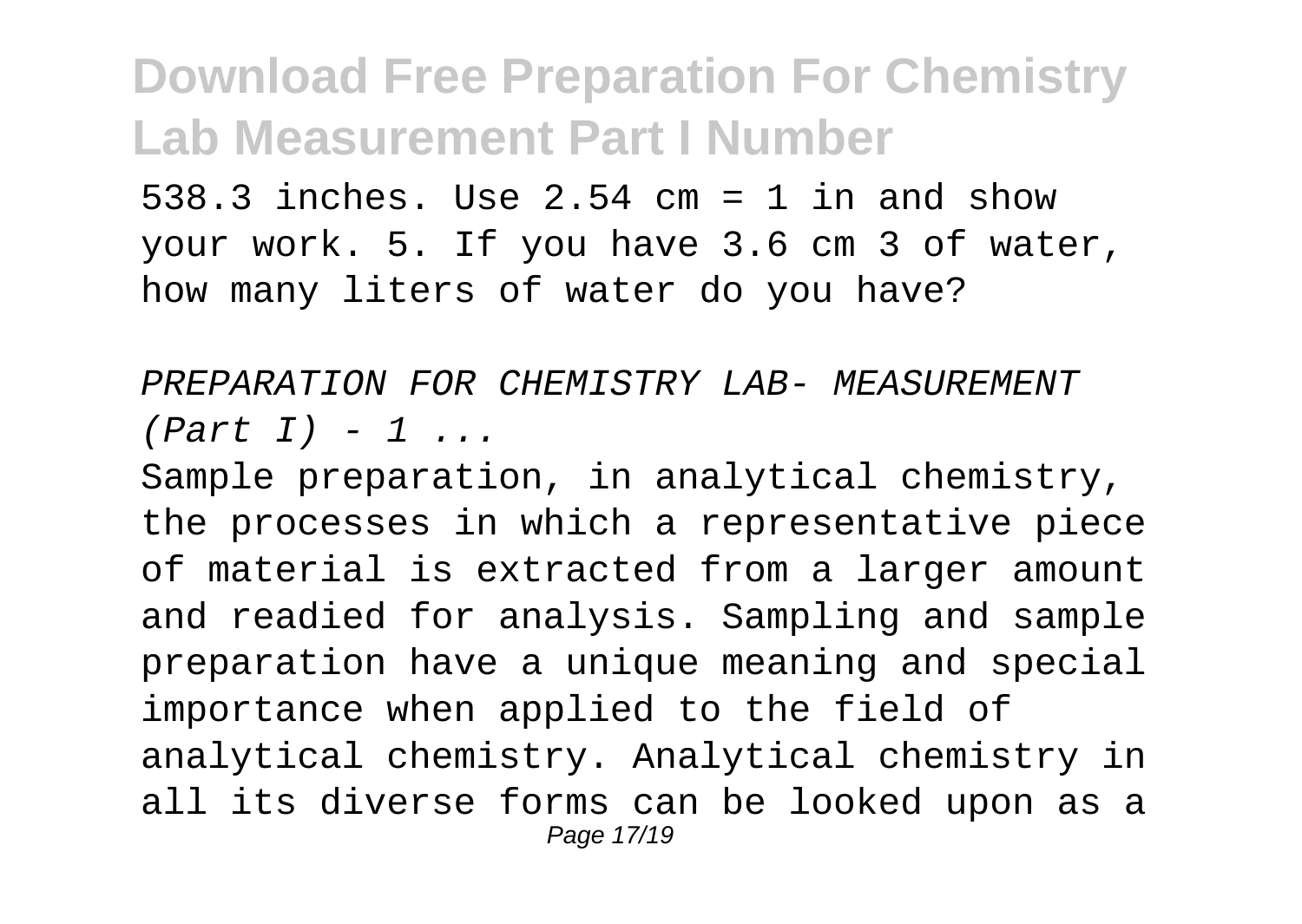multistep endeavour with the measurement phase but one link near the end of a chain of operations.

Sample preparation | analytical chemistry | Britannica

Abstract. The aim of this general chemistry laboratory exercise is to teach students how to prepare solutions of known concentration from a solid (NaCl) and by dilution from a stock solution. After preparing the solutions, the students perform conductivity measurements to check the accuracy of the concentrations.